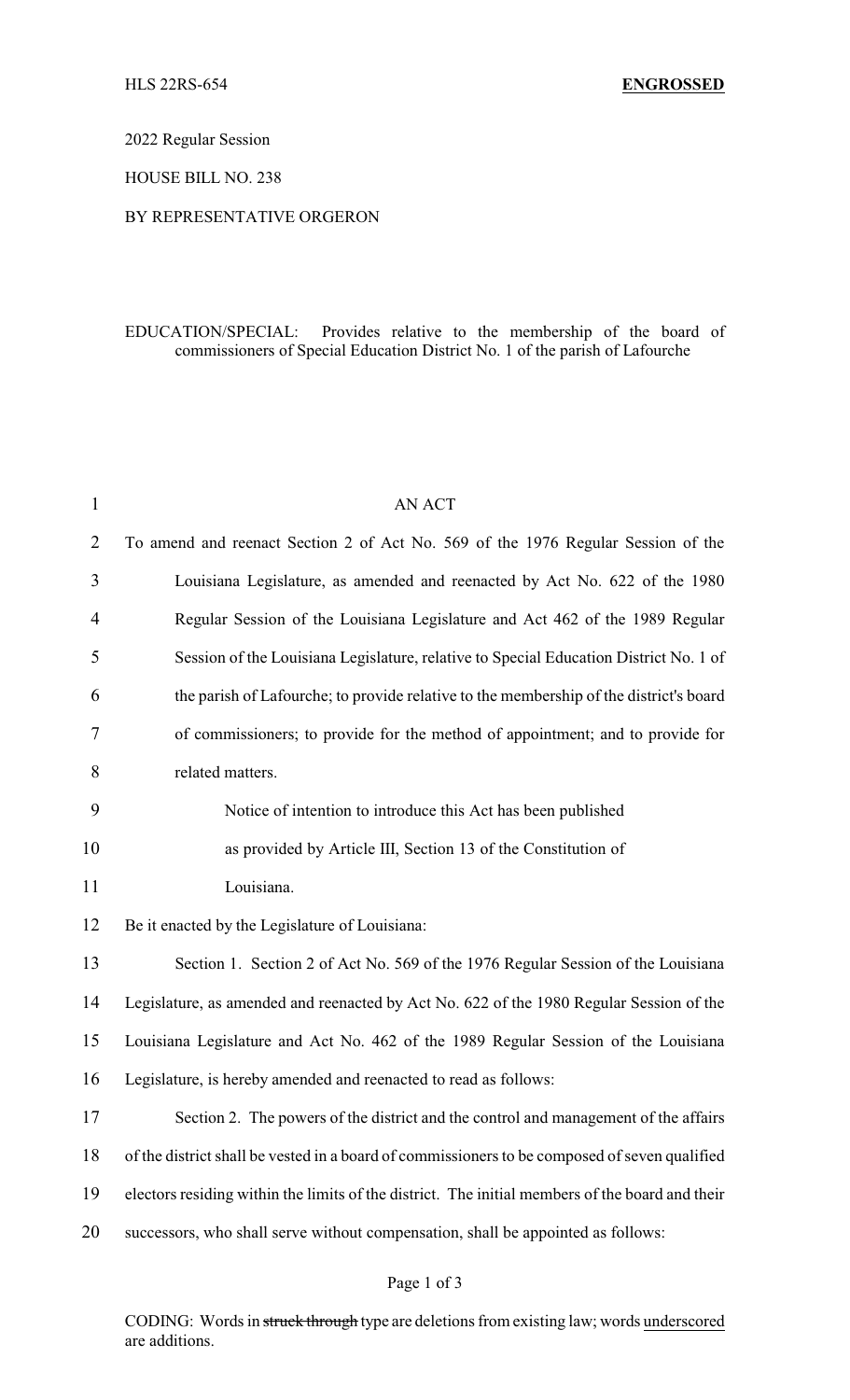1 (1) Three Four commissioners shall be appointed by the Lafourche Parish 2 School Board from a panel of  $\frac{1}{\sin \theta}$  names submitted by the members of the Lafourche 3 Parish School Board elected from the geographic area comprising Ward Ten of 4 Lafourche Parish the district. One commissioner shall be appointed by the 5 Lafourche Parish School Board from among the members in good standing of the 6 organization, Friends of the Center.

 (2) Two Three commissioners shall be appointed by the parish governing authority from a panel of four names submitted by the members of the parish 9 governing authority elected from the geographic area comprising Ward Ten of Lafourche Parish the district. One commissioner shall be appointed by the parish governing authority from among the members in good standing of the organization, Friends of the Center.

 (3) The commissioners shall serve terms of six years each; provided 14 however, that the term of any commissioner shall terminate and his office shall become vacant ipso facto upon such commissioner's failure to attend three consecutive regular monthly meetings of the board, and the vacancy in such office shall be filled in the manner provided for in Paragraphs (1) or (2) of this Section by the Lafourche Parish School Board or the parish governing authority whichever appointed the commissioner whose office has been vacated as provided for herein.

## DIGEST

The digest printed below was prepared by House Legislative Services. It constitutes no part of the legislative instrument. The keyword, one-liner, abstract, and digest do not constitute part of the law or proof or indicia of legislative intent. [R.S. 1:13(B) and 24:177(E)]

| Orgeron |
|---------|
|         |

**Abstract:** Revises the manner of appointment of members of the board of commissioners of Special Education District No. 1 of Lafourche Parish.

Present law creates and provides for Special Education District No. 1 of the parish of Lafourche. (It operates a facility known as "the Center" for individuals with disabilities.) Provides for governance by a board of seven commissioners. Proposed law retains present law but changes the manner of appointment of the commissioners as follows:

(1) Present law provides for four commissioners to be appointed by the parish school board. Proposed law retains this number of appointments but revises the method of appointment as follows: